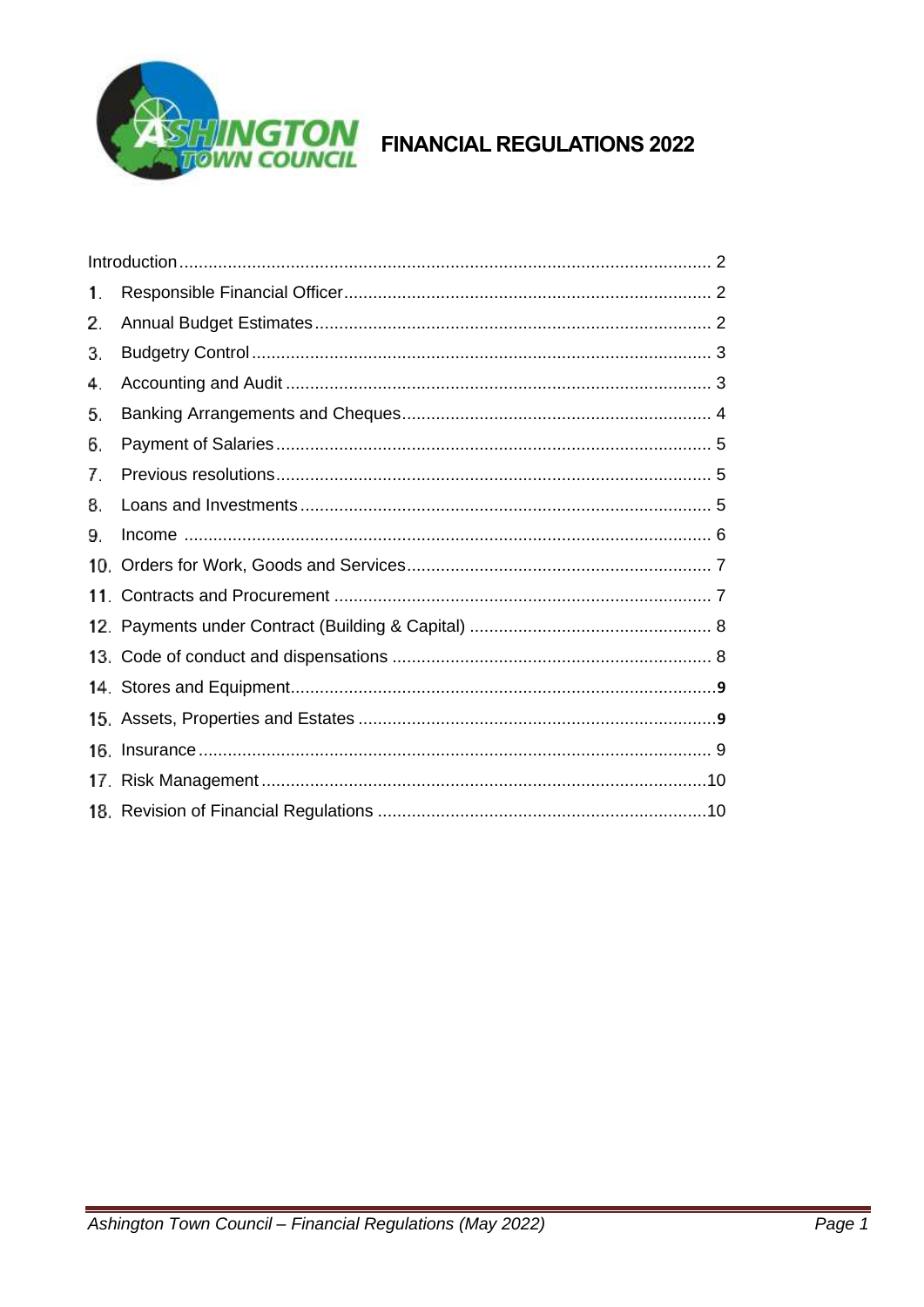

### **Introduction**

These financial regulations should be read in conjunction with the Financial & Management Risk Assessment, updated quarterly, which ensures the Council assess the risks it faces and satisfies itself that it has taken all reasonable steps to control and minimise them.

These financial regulations govern the conduct of financial management by the Council and may only be amended or varied by resolution of the Council. The council is responsible in law for ensuring that its financial management is adequate and effective, and that the council has a sound system of financial control which facilitates the effective exercise of the council's functions, including arrangements for the management of risk and for the prevention and detection of fraud and corruption. These financial regulations are designed to demonstrate how the council meets these responsibilities.

In these financial regulations, references to the Accounts and Audit Regulations shall mean the Regulations issued under the provisions of section 27 of the Audit Commission Act 1998 and then in force.

In these financial regulations the term 'proper practice' or 'proper practices' shall refer to guidance issued in Governance and Accountability in local Councils in England and Wales – a Practitioners' Guide which is published jointly by NALC and SLCC and updated from time to time.

### $1.$ **RESPONSIBLE FINANCIAL OFFICER**

- a) The Responsible Financial Officer (RFO) is a statutory officer and shall be appointed by the council at the Annual Meeting of the Council, pursuant to section 151 of the Local Government Act 1972. The Clerk is the appointed RFO for this council and these regulations will apply accordingly. The RFO, acting under the policy direction of the Council, shall administer the Council's financial affairs in accordance with proper practices. The RFO shall determine on behalf of the council its accounting records, and accounting control systems. The RFO shall ensure that the accounting control systems are observed and that the accounting records of the council are maintained and kept up to date in accordance with proper practices.
- b) The RFO shall produce financial management information as required by the council.
- c) At least once a year, prior to approving the annual return, the council shall conduct a review of the effectiveness of its system of internal control which shall be in accordance with proper practices.

### $2.$ **ANNUAL BUDGET ESTIMATES**

- a) Detailed estimates of all receipts and payments including the use of reserves and all sources of funding for the year shall be prepared each year by the RFO in the form of a budget to be considered by the council.
- b) The Council shall review the budget not later than the end of January each year and shall fix the Precept to be levied for the ensuing financial year.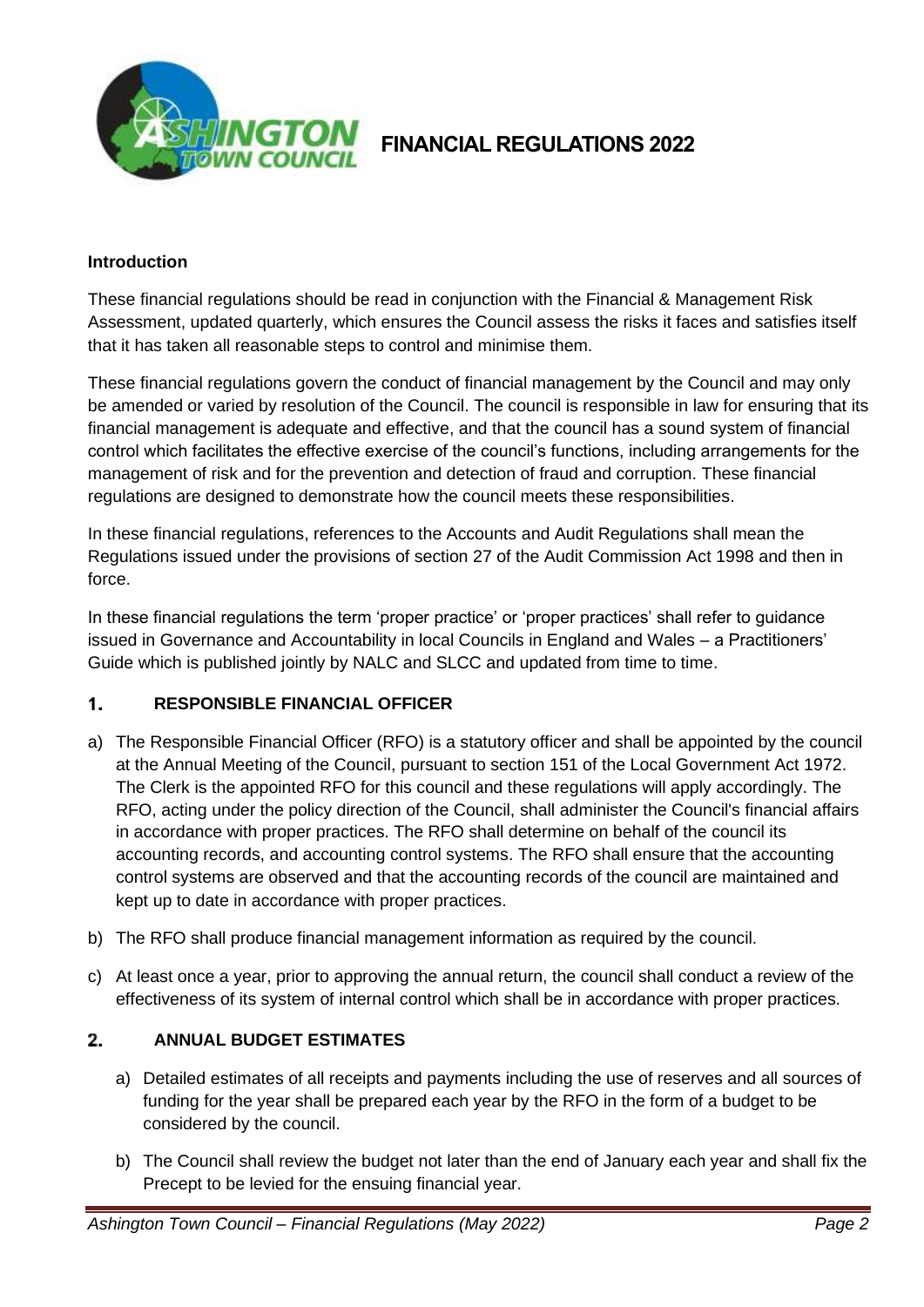

- c) The RFO shall issue the precept to the billing authority and shall supply each member with a copy of the approved budget.
- d) The annual budget shall form the basis of financial control for the ensuing year

### $3<sub>1</sub>$ **BUDGETARY CONTROL**

- a) Expenditure on revenue items may be incurred up to the amounts included for that class of expenditure in the approved budget.
- b) No expenditure may be incurred that will exceed the amount provided in the revenue budget for that class of expenditure.
- c) During the budget year and with the approval of council having considered fully the implications for public services, unspent and available amounts may be moved to other budget headings or to an earmarked reserve as appropriate.
- d) The RFO shall provide the Council with a monthly statement of receipts and payments to date under each head of the budgets, comparing actual expenditure to the appropriate date against that planned as shown in the budget.
- e) The Clerk may incur expenditure on behalf of the Council which is necessary to carry out any repair, replacement or other work which is of such extreme urgency that it must be done at once, regardless of whether there is any budgetary provision for the expenditure, subject to a limit of £2,000. Before the Clerk acts to incur expenditure as described, they shall consult with the Chair, or in their absence the Vice-Chair, before taking any action under the authority of this regulation. The Clerk shall report the action to the Council as soon as practicable thereafter.
- f) Unspent provisions in the revenue budget shall not be carried forward to a subsequent year unless agreed by a resolution of the council.
- g) No expenditure shall be incurred in relation to any capital project and no contract entered or tender accepted involving capital expenditure unless the Council is satisfied that the necessary funds are available, or the requisite borrowing approval has been obtained.
- h) All capital works shall be administered in accordance with the Council's standing orders and financial regulations relating to contracts.

### 4. **ACCOUNTING AND AUDIT**

- a) All accounting procedures and financial records of the Council shall be determined by the RFO in accordance with the Accounts and Audit Regulations.
- b) The RFO shall complete the annual financial statements of the Council, including the council's annual return, as soon as practicable after the end of the financial year and shall submit them and report thereon to the Council.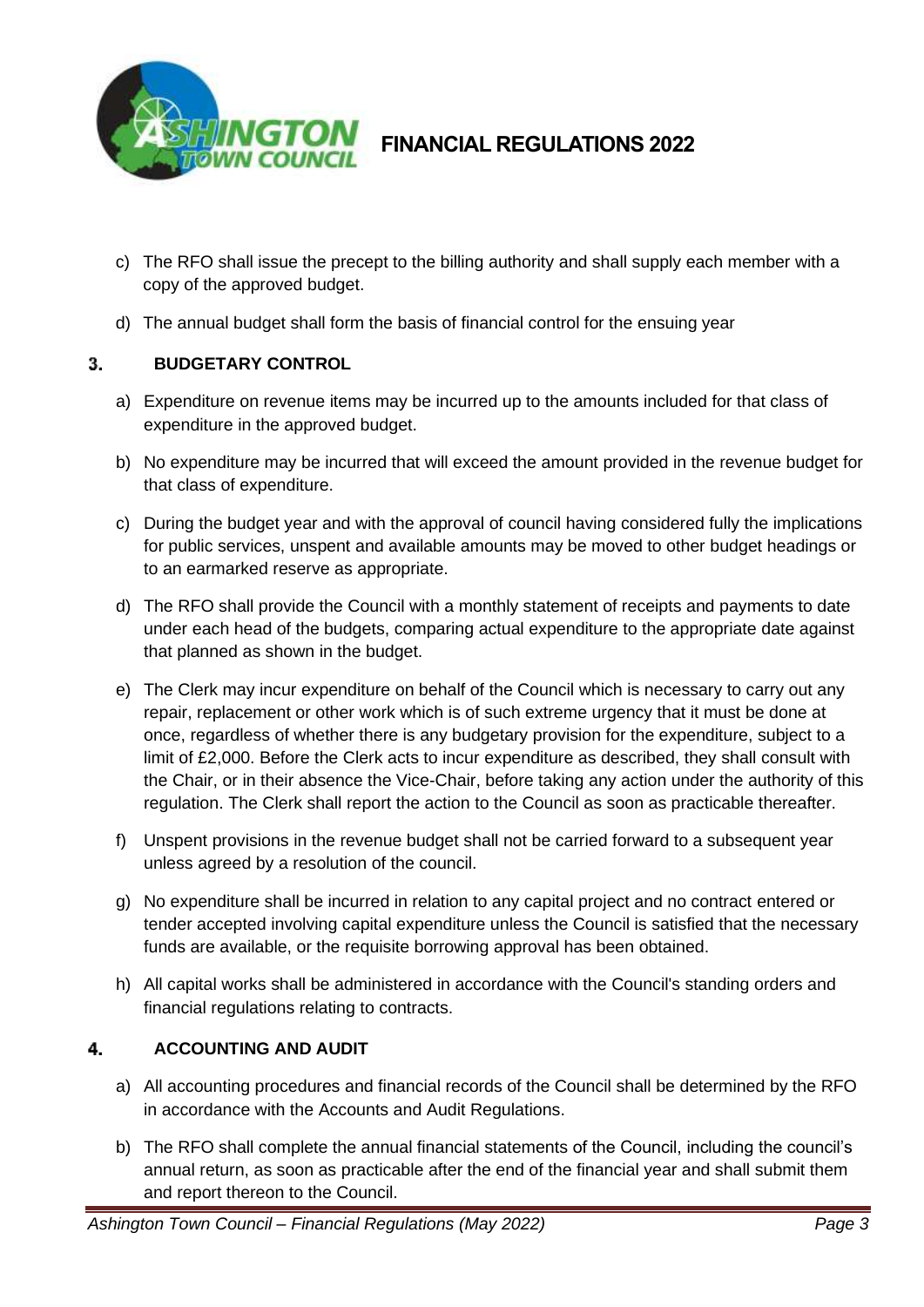

- c) The RFO shall complete the Accounts of the Council contained in the Annual Return (as supplied by the Auditor appointed from time to time by the Audit Commission) and shall submit the Annual Return for approval and authorisation by the Council to the June meeting, at the latest.
- d) The Council shall ensure that there is an adequate and effective system of internal control of the Council's accounting, financial and other operations in accordance with proper practices. The RFO shall make available such documents of the Council which are necessary for this purpose.
- e) The Internal Auditor shall be appointed by and shall carry out the work required by the council in accordance with proper practices. The Internal Auditor, who shall be competent and independent of the operations of the Council, shall report to Council in writing, or in person, on a regular basis with a minimum of one written report in respect of each financial year. To demonstrate objectivity and independence, the internal auditor shall be free from any conflicts of interest and not be involved in the financial decision making, management or control of the council.
- f) The RFO shall make arrangements for the opportunity for inspection of the accounts, books, and vouchers and for the display or publication of any Notices and statements of account required by Audit Commission Act 1998 and the Accounts and Audit Regulations.
- g) The RFO shall, as soon as practicable, bring to the attention of all councillors any correspondence or report from the Internal or External Auditor, unless the correspondence is of a purely administrative nature.

### 5. **BANKING ARRANGEMENTS AND CHEQUES**

- a) The Council's banking arrangements, including the Bank Mandate, shall be made by the RFO and approved by the Council. Cheque signatories shall be changed periodically and those with cheque signing authority shall register for internet banking.
- b) A schedule of payments shall form part of the Agenda for each Finance and General Services (FGS) Committee; this shall be prepared by the Senior Administrative Officer, following verification of each payment by the Clerk/RFO, and shall be authorised by a resolution of the Council. A schedule of payments may include payments that have already been made any require endorsement.
- h) Bank Transfers are the preferred method of payment and shall be drawn upon in accordance with the schedule referred to in paragraph 5 (b). Verified invoices shall be presented to Councillor 1 by the RFO, to be checked and signed; payments will be set up by the RFO (via on-line banking) ready for submission by Councillor 2 (via on-line banking).
- i) Cheques drawn on the bank account in accordance with the schedule referred to in paragraph 5 (b) or in accordance with paragraph 6 (d), shall be signed by two members of Council. To indicate agreement of the details shown on the cheque or order for payment with the counterfoil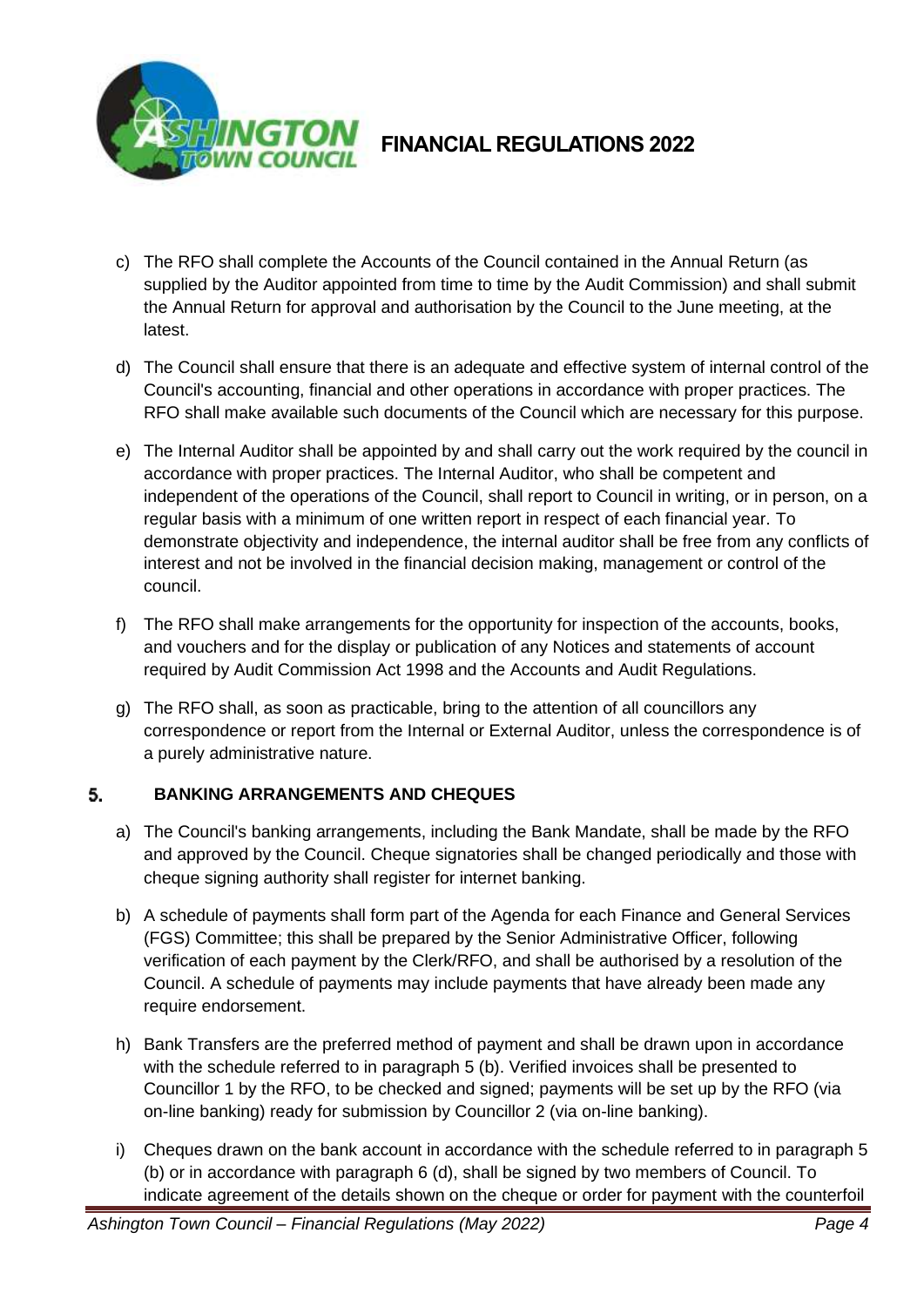

and the invoice or similar documentation, the signatories shall each also initial the cheque counterfoil.

### 6. **PAYMENT OF ACCOUNTS**

- a) All payments shall be paid by BACS, Cheque or Direct Debit.
- b) All invoices for payment shall be examined, verified and certified by the Clerk/RFO. The Clerk/RFO shall be satisfied that the work, goods or services to which the invoice relates have been received, carried out, examined and approved.
- c) The Senior Administrative Officer may examine invoices in relation to arithmetic accuracy and may also analyse them to the appropriate expenditure heading. The Clerk/RFO shall take all steps to settle all invoices submitted, and which are in order, within specified payment terms.
- d) The Council supports 'Prompt Payment.' Where invoices have been paid before the next FGS Meeting, endorsement shall be included in the Account Schedule. Such payments are subject to the protocol referred to in paragraph 5 (c) above.
- e) If thought appropriate by the council, payment for utility supplies (business rates, energy, telephone and water) and other regular payments, may be made by Direct Debit provided that the instructions are signed by two members and any payments are reported to council as made.
- f) Details of all expenditure will be published on the town council website.

### 7. **PAYMENT OF SALARIES**

- a) As an employer, the council shall make arrangements to meet fully the statutory requirements placed on all employers by PAYE and National Insurance legislation. The payment of all salaries shall be made in accordance with payroll records and the rules of PAYE and National Insurance currently operating, and salaries shall be as agreed by Council.
- b) Ashington Town Council has outsourced all payroll and pension administration to Northumberland County Council.
- c) Payment of salaries and payment of deductions from salary such as may be made for tax, national insurance and pension contributions, may be made in accordance with the payroll records and on the appropriate dates stipulated in employment contracts, provided that each payment is reported to and ratified by the next available FGS Meeting.

### <span id="page-4-0"></span>**LOANS AND INVESTMENTS** 8.

a) All loans and investments shall be negotiated in the name of the Council and shall be for a set period in accordance with Council policy.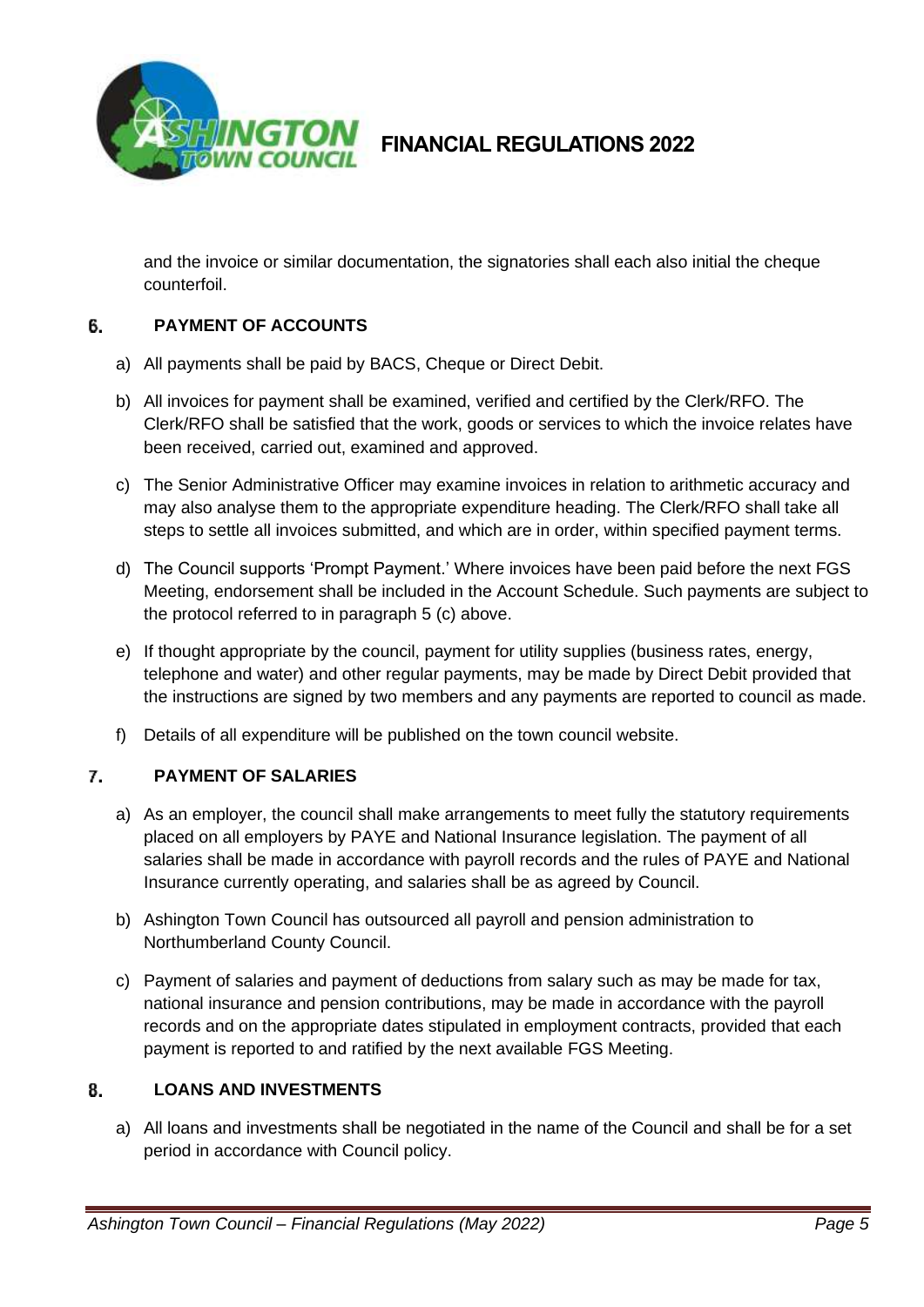

- b) The council may consider the need for an Investment Policy which, if drawn up, shall be in accordance with relevant regulations, proper practices and guidance. Any Policy shall be reviewed at least annually.
- c) All investments of money under the control of the Council shall be in the name of the Council.
- d) All borrowings shall be affected in the name of the Council, after obtaining any necessary borrowing approval. Any application for borrowing shall be approved by Council as to terms and purpose. The terms and conditions of borrowings shall be reviewed at least annually.
- e) All investment certificates and other documents relating thereto shall be retained in the custody of the RFO.
- f) Details of all loans will be published on the town council website.

### 9. **INCOME**

- a) The collection of all sums due to the Council shall be the responsibility of and under the supervision of the Clerk/RFO.
- b) Particulars of all charges to be made for work done, services rendered, or goods supplied shall be agreed bi-annually by the Council, notified to the Clerk/RFO and the Clerk/RFO shall be responsible for the collection of all accounts due to the Council.
- c) The Council will review all fees and charges bi-annually, following a report of the Clerk/RFO that must be received by the Council even where changes are not expected.
- d) Any sums found to be irrecoverable, and any bad debts shall be reported to the Council and shall be written off in the year.
- e) All sums received on behalf of the Council shall be banked intact as directed by the Clerk/RFO.
- f) In all cases, all receipts shall be deposited with the Council's bankers with such frequency as the Clerk/RFO considers necessary.
- g) The origin of each receipt shall be entered on the paying-in slip.
- h) The Senior Administrative Officer shall complete a quarterly VAT Return in accordance with VAT Act 1994 section 33.
- i) Where any significant sums of cash are regularly received by the Council, the Clerk/RFO shall take such steps as are agreed by the Council to ensure that more than one person is present when the cash is counted in the first instance, that there is a reconciliation to some form of control such as ticket issues, and that appropriate care is taken in the security and safety of individuals banking such cash.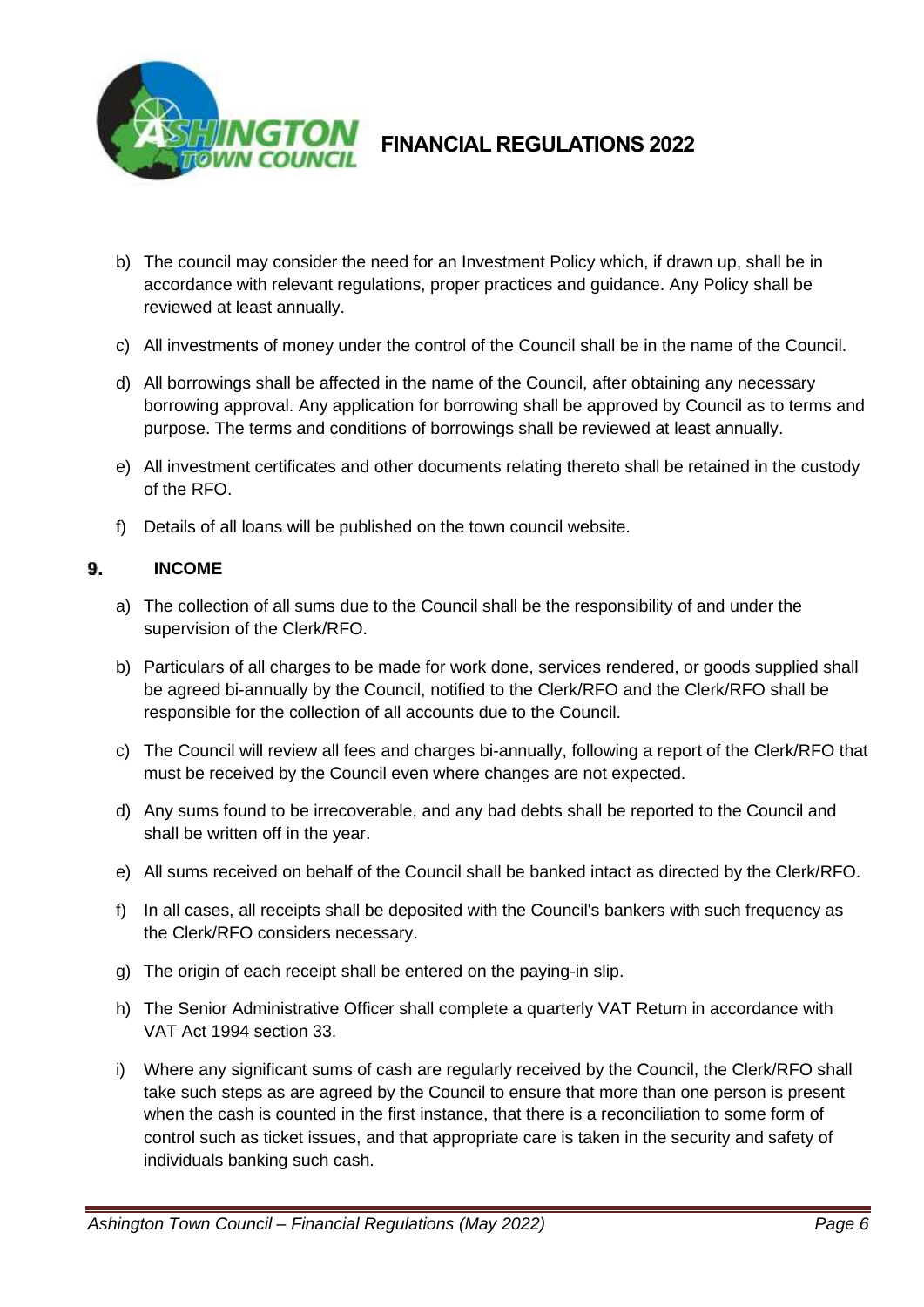

### 10. **ORDERS FOR WORK, GOODS AND SERVICES**

- a) An 'Order' shall be issued for all work, goods and services, this may be an email.
- b) All members and Officers are responsible for always obtaining value for money. An officer issuing an official order shall ensure as far as reasonable and practicable that the best available terms are obtained in respect of each transaction, usually by obtaining three or more quotations or estimates from appropriate suppliers, subject to any de minimis provisions in Regulation 11 (f) below.
- c) The Clerk/RFO shall verify the lawful nature of any proposed purchase before the issue of any order, and in the case of new or infrequent purchases or payments, the Clerk/RFO shall ensure that the statutory authority shall be reported to the meeting at which the order is approved so that the Minutes can record the power being used.
- d) Every contract shall comply with these financial regulations, and no exceptions shall be made other than in an emergency, provided that these regulations shall not apply to contracts which relate to items (i) to (vi) below:
- (i) For the supply of gas, electricity, water, sewerage and telephone services.
- (ii) For specialist services such as are provided by solicitors, accountants, surveyors and

planning consultants.

- (iii) For work to be executed or goods or materials to be supplied which consist of repairs to or
- parts for existing machinery or equipment or plant.
- (iv) For work to be executed or goods or materials to be supplied which constitute an extension
- of an existing contract by the Council.
- (v) For additional audit work of the external Auditor up to an estimated value of £250 (in excess
- of this sum the Clerk/RFO shall act after consultation with the Chairman and Vice Chairman of
- Council).
- (vi) For goods or materials proposed to be purchased which are proprietary articles and/or are only sold at a fixed price.

### $11<sub>1</sub>$ **CONTRACTS AND PROCUREMENT**

**a) A public contract regulated by the Public Contracts Regulations 2015 with an estimated value in excess of £25,000 is subject to Regulations 109-114 of the Public Contracts**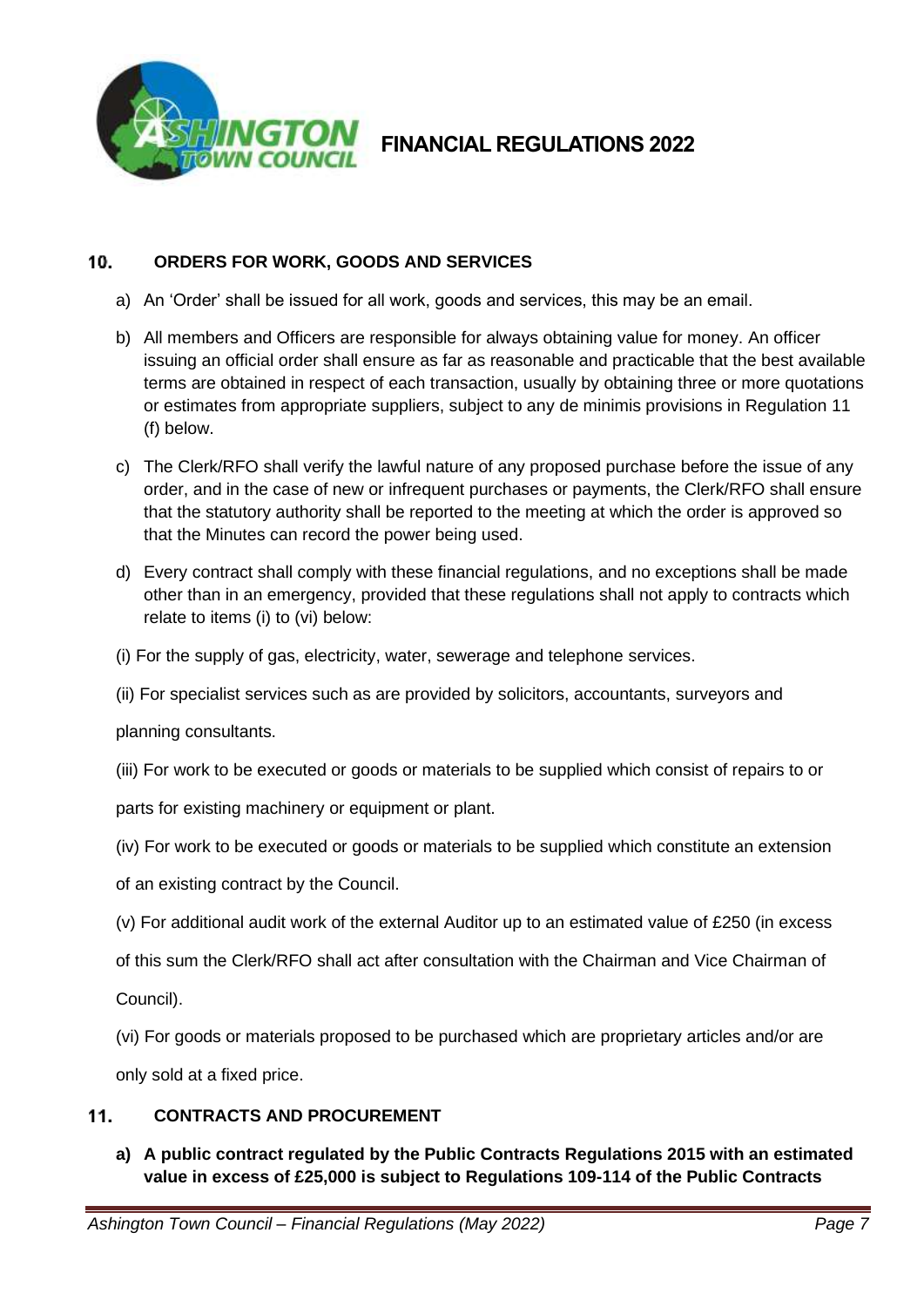

**Regulations 2015 which include a requirement on the Council to advertise the contract opportunity on the Contracts Finder website regardless of what other means it uses to advertise the opportunity unless it proposes to use an existing list of approved suppliers (framework agreement).**

- b) Where it is intended to enter a contract exceeding £25,000 in value for the supply of work, goods or services the council will publish the opportunity via an 'invitation to tender'.
- c) An 'invitation to tender' shall state the specification, the procurement timescale, the contractors' obligations and the closing date. The invitation shall in addition state that tenders must be marked PRIVATE & CONFIDENTIAL and addressed to the Clerk to remain sealed (or awaiting print, if by email) until the prescribed date for opening tenders for that contract.
- d) If less than three tenders are received for contracts above £25,000 or if all the tenders are identical the Council may make such arrangements as it thinks fit for procuring the work, goods or services.
- e) Where it is intended to enter a contract less than £25,000 in value for the supply of work, goods or services the Clerk/RFO shall obtain three quotations (priced descriptions of the proposed supply).
- f) Where the value is less than £5,000 the Clerk/RFO shall strive to obtain 3 estimates. Otherwise, Regulation 10 (b) above shall apply.
- g) Where it is decided that work, goods or services are of a 'specialist' nature and not subject to an 'invitation to tender,' this must be agreed by a resolution of the Council.
- h) The Council shall not be obliged to accept the lowest or any tender, quote or estimate.
- i) Details of all contracts and contractors will be published on the town council's website.

### $12.$ **PAYMENTS UNDER CONTRACTS FOR BUILDING OR OTHER CONSTRUCTION WORKS**

- a) Where contracts provide for payment by instalments the Clerk/RFO shall maintain a record of all such payments. In any case where it is estimated that the total cost of work carried out under a contract, excluding agreed variations, will exceed the contract sum of 5% or more a report shall be submitted to the Council.
- b) Any variation to a contract or addition to or omission from a contract must be approved by the Council and Clerk to the Contractor in writing, the Council being informed where the final cost is likely to exceed the financial provision.

### $13.$ **STORES AND EQUIPMENT**

a) The Assets and Facilities Manager shall be responsible for the care and custody of stores and equipment.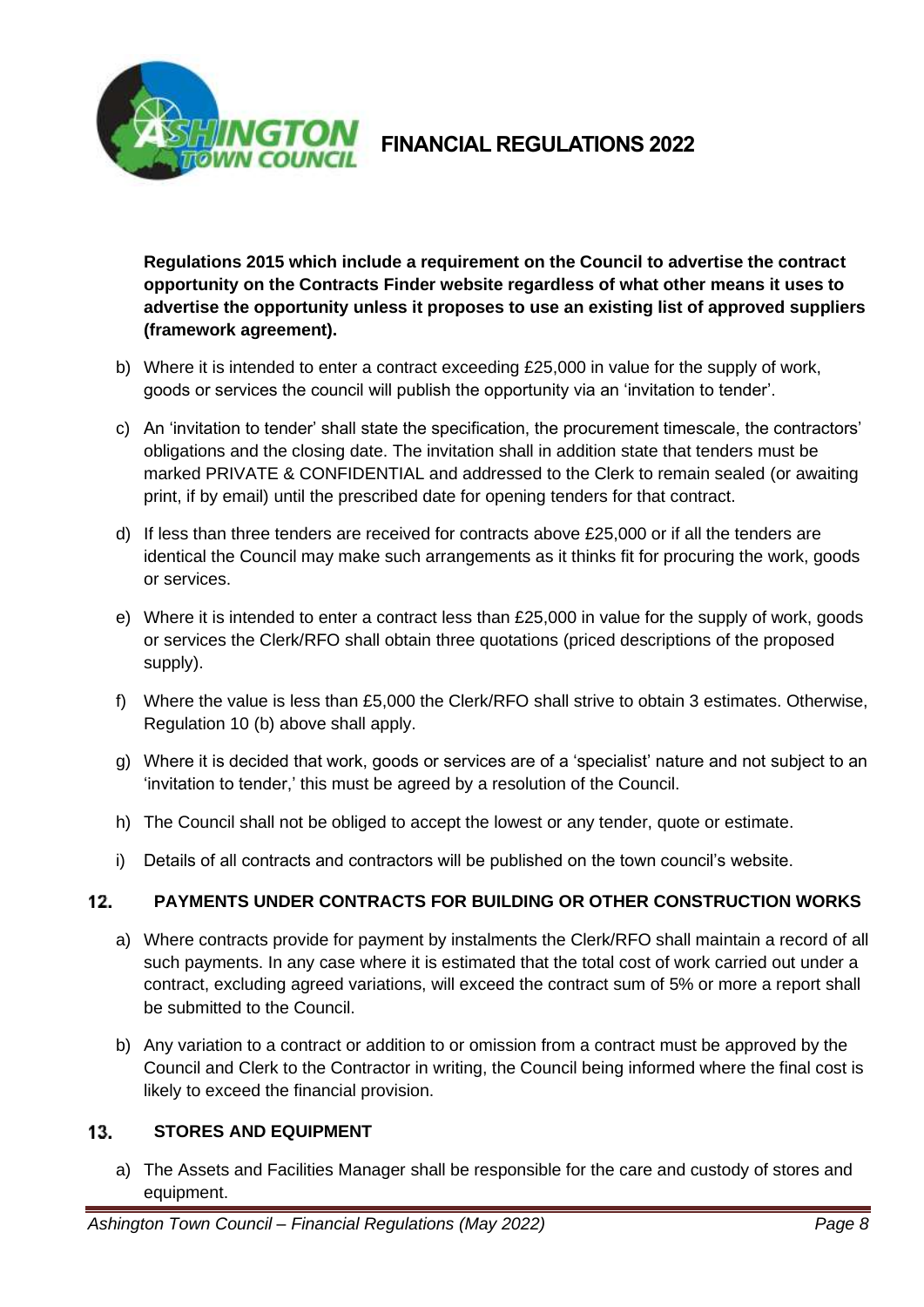

- b) Delivery Notes shall be obtained in respect of all goods received into store or otherwise delivered and goods must be checked as to order and quality at the time delivery is made.
- c) Stocks shall be kept at the minimum levels consistent with operational requirements.
- d) The Assets and Facilities Manager shall be responsible for periodic checks of stocks and stores at least annually.

### 14. **ASSETS, PROPERTIES AND ESTATES**

- a) The Clerk/RFO shall make appropriate arrangements for the custody of all title deeds of properties owned by the Council. The Clerk/RFO, in consultation with the Assets and Facilities Manager, shall ensure a record is maintained of all land and properties owned by the Council, recording the location, size, UPRN, services offered and the main purpose thereof. Information relating to land and assets will be published on the town council website.
- b) No property shall be sold, leased or otherwise disposed of without the authority of the Council, together with any other consents required by law, save where the estimated value of any one item of tangible movable property does not exceed £50.
- c) The Clerk/RFO shall ensure that an appropriate and accurate Register of Assets and Investments is kept up to date. The continued existence of tangible assets shown in the Register shall be verified at least annually at the same time as insurance premiums are established.
- d) Where assets are acquired at zero cost, these will be noted on the Assets Register with a value of £1.
- e) The Assets and Facilities Manager shall ensure an annual inspection of all assets with due regard to health and safety and the management of risk; this can be carried out by an external provider, e.g. RoSPA. The Council should receive an annual report and agree any action necessary.

### $15.$ **INSURANCE**

- a) Following the annual risk assessment (per Financial Regulation 16), the Clerk/RFO shall affect all insurances and negotiate all claims on the Council's insurers.
- b) The Clerk/RFO shall keep a record of all insurances affected by the Council and the property and risks covered thereby and annually review it.
- c) The Clerk/RFO shall be notified of any loss liability or damage or of any event likely to lead to a claim and shall report these to Council at the next available meeting.
- d) All appropriate employees of the Council shall be included in a suitable fidelity guarantee insurance which shall cover the maximum risk exposure as determined by the Council.